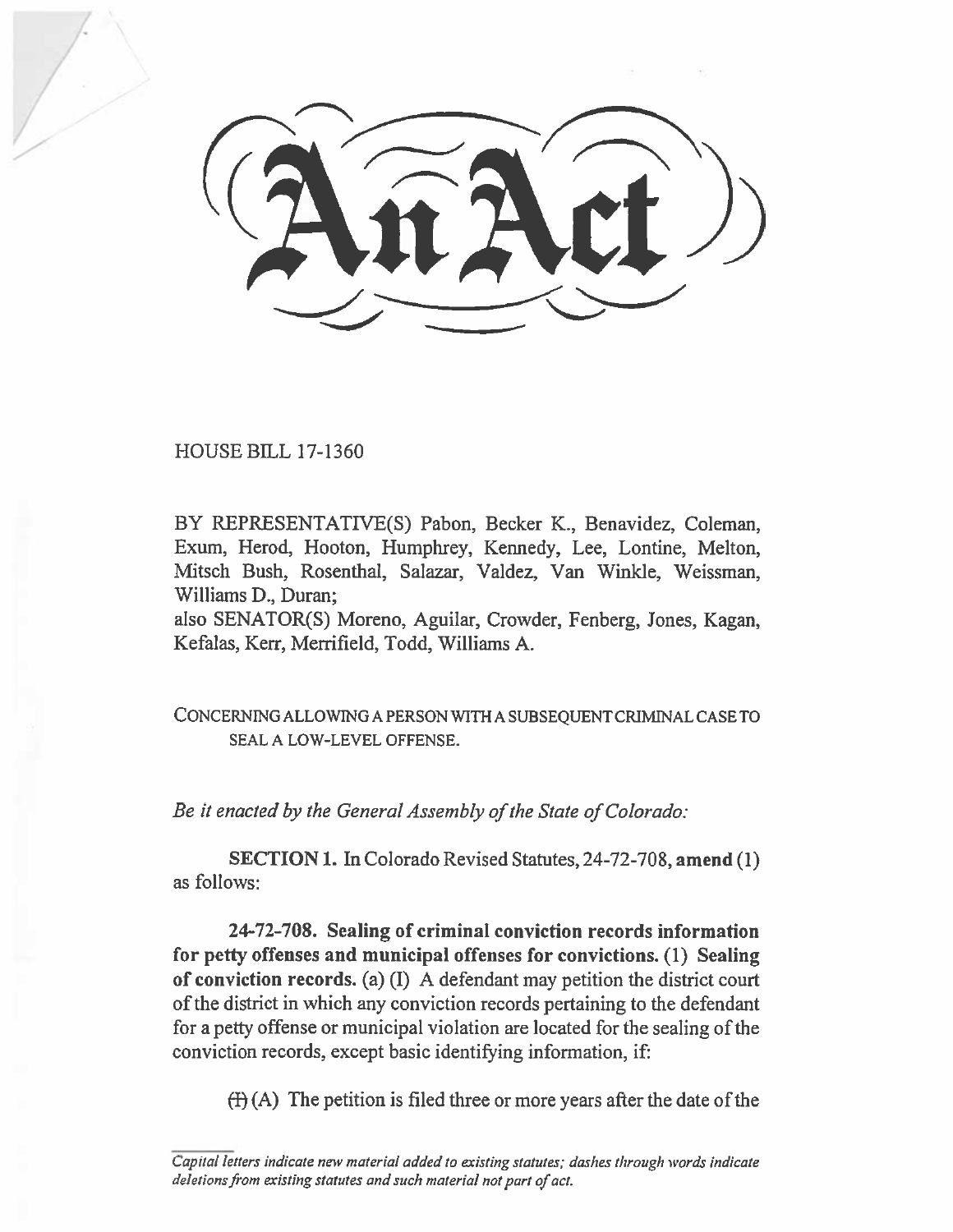final disposition of all criminal proceedings against the defendant or the release ofthe defendant from supervision concerning a criminal conviction, whichever is later; and

(H) (B) The defendant has not been charged or convicted for a felony, misdemeanor, or misdemeanor traffic offense in the three or more years since the date of the final disposition of all criminal proceedings against him or her or the date of the defendant's release from supervision, whichever is later; and

(III) (C) The conviction records to be sealed are not for a misdemeanor traffic offense committed either by a holder of a commercial learner's permit or a commercial driver's license, as defined in section 42-2-402,  $C.R.S.,$  or by the operator of a commercial motor vehicle, as defined in section  $42-2-402$ .  $C.R.S.$ 

 $(II)$  NOTWITHSTANDING THE PROVISIONS OF SUBSECTION  $(1)(a)(I)(B)$ OF THIS SECTION, A DEFENDANT MAY PETITION THE DISTRICT COURT OF THE DISTRICT IN WHICH ANY CONVICTION RECORDS PERTAINING TO THE DEFENDANT FOR A MUNICIPAL VIOLATION, EXCEPT A MUNICIPAL ASSAULT OR BATTERY OFFENSE IN WHICH THE UNDERLYING FACTUAL BASIS INVOLVES DOMESTIC VIOLENCE, AS DEFINED IN SECTION 18-6-800.3 (1), OR ANY OTHER MUNICIPAL VIOLATION IN WHICH THE UNDERLYING FACTUAL BASIS INVOLVES DOMESTIC VIOLENCE, AS DEFINED IN SECTION 18-6-800.3 (1), OR PETTY OFFENSE ARE LOCATED FOR THE SEALING OF THE CONVICTION RECORDS, EXCEPT BASIC IDENTIFYING INFORMATION, IF:

(A) THE DEFENDANT WAS CONVICTED OF A SINGLE OFFENSE THAT WAS NOT A FELONY AND DID NOT INVOLVE DOMESTIC VIOLENCE AS DEFINED IN SECTION 18-6-800.3 (1), UNLAWFUL SEXUAL BEHAVIOR AS DEFINED IN SECTION 16-22-102 (9), OR CHILD ABUSE AS DEFINED IN SECTION 18-6-401;

(B) THAT OFFENSE OCCURRED WITHIN THREE YEARS OF THE DATE OF THE FINAL DISPOSITION OF ALL CRIMINAL PROCEEDINGS AGAINST HIM OR HER RELATED TO THE CONVICTION THAT THE DEFENDANT IS SEEKING TO HAVE SEALED OR WITHIN THREE YEARS OF THE DATE OF THE DEFENDANT'S RELEASE FROM SUPERVISION RELATED TO THE CONVICTION THAT THE DEFENDANT IS SEEKING TO HAVE SEALED, WHICHEVER IS LATER; AND

(C) THE DEFENDANT HAS NOT BEEN CONVICTED FOR A FELONY,

PAGE 2-HOUSE BILL 17-1360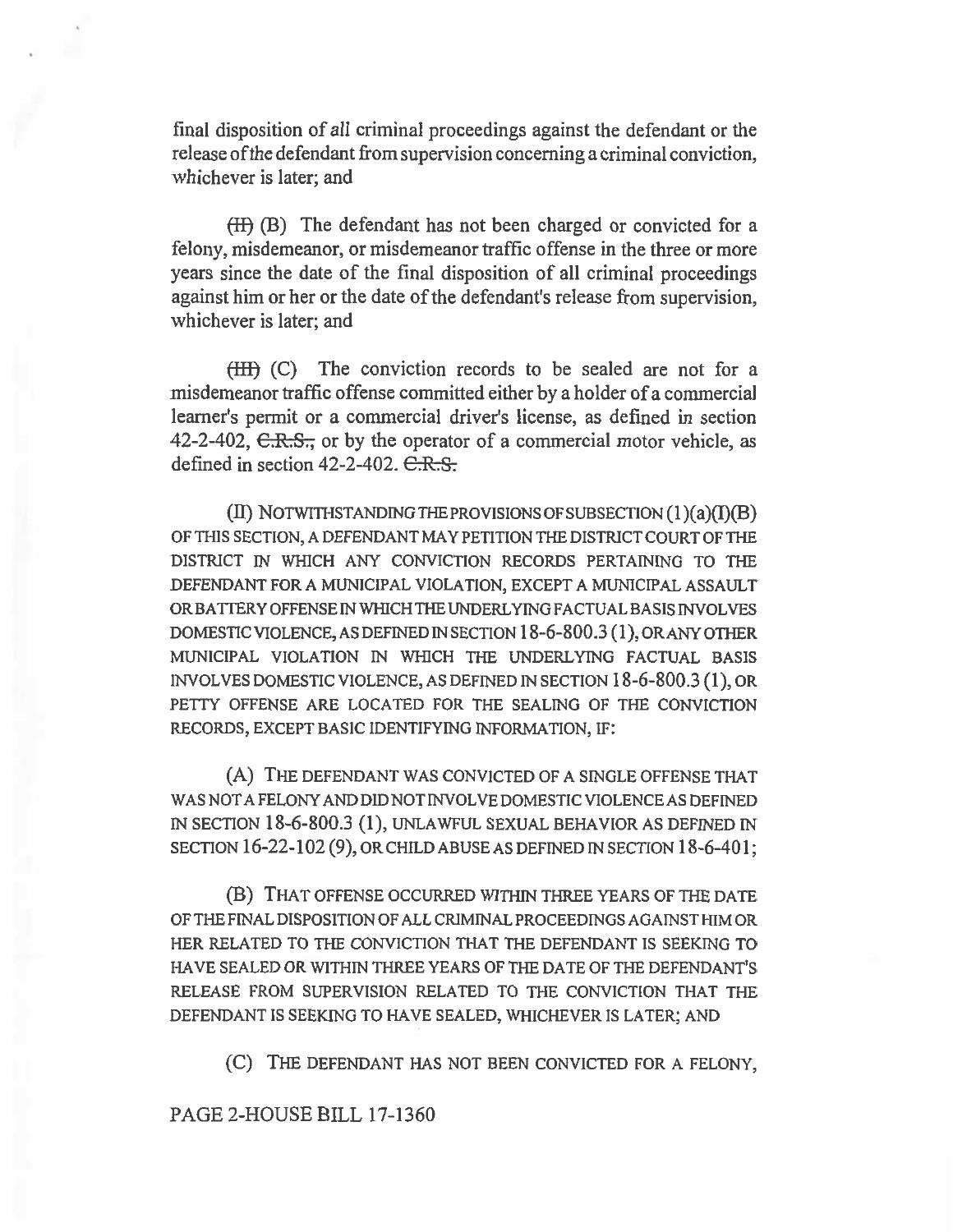MISDEMEANOR, OR MISDEMEANOR TRAFFIC OFFENSE IN THE TEN OR MORE YEARS SINCE THE DATE OF THE FINAL DISPOSITION OF ALL CRIMINAL PROCEEDINGS AGAINST HIM OR HER FOR THE SUBSEQUENT CRIMINAL CASE OR IN THE TEN OR MORE YEARS SINCE THE DATE OF THE DEFENDANT'S RELEASE FROM SUPERVISION FOR THE SUBSEQUENT CASE, WHICHEVER IS LATER.

(b) Upon filing the petition, the defendant shall pay the filing fee required by law. and an additional filing fee of two hundred dollars to cover the actual costs related to the filing of the petition to seal records. The additional filing fees collected under this paragraph (b) must be transmitted to the state treasurer for deposit in the judicial stabilization eash fund-created in section 13-32-101 (6), C.R.S.

SECTION 2. In Colorado Revised Statutes, 24-72-704, amend  $(2)(b)(III)$  as follows:

24-72-704. Sealing of criminal conviction records information for offenses involving controlled substances for convictions entered on or after July 1, 2008, and prior to July 1, 2011. (2) Applicability. (b) For any judgment of conviction entered prior to July 1, 2008, for which the defendant would otherwise qualify for relief under this section, the defendant may obtain an order from the court to seal conviction records if:

(III) The defendant pays

 $(A)$  the filing fee required by law. and

(B) An additional filing fee-of-two-hundred dollars to-cover the actual costs related to the filing of the petition to seal records.

**SECTION 3.** Act subject to petition - effective date. This act takes effect at 12:01 a.m. on the day following the expiration of the ninety-day period after final adjournment of the general assembly (August 9, 2017, if adjournment sine die is on May 10, 2017); except that, if a referendum petition is filed pursuant to section  $1(3)$  of article V of the state constitution against this act or an item, section, or part of this act within such period, then the act, item, section, or part will not take effect unless

PAGE 3-HOUSE BILL 17-1360